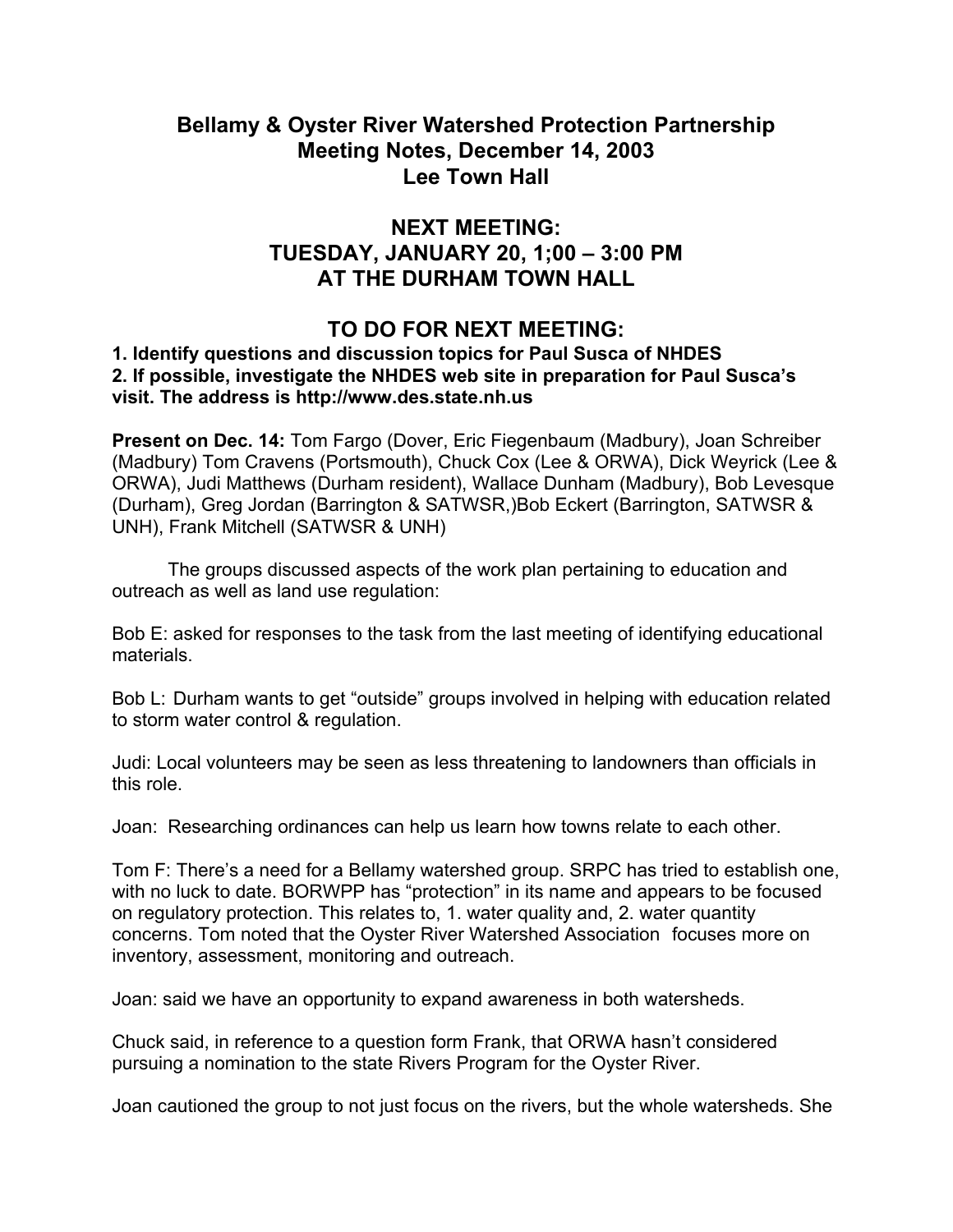emphasized that we need to educate people in a watershed context.

Joan brought & showed a brochure, "Your Well and Your Watershed", produced by the Madbury Water Resources Board.

Tom F noted that some river advisory committees (set up for rivers in the state Rivers Program) review development proposals and proposed regulations. He also noted that watersheds are typically in different jurisdictions and that water suppliers have little regulatory authority.

The discussion continued to indicate that members felt the Bellamy watershed was most important in terms of information gathering.

Tom indicated again that water quantity is critical for the Bellamy.

JoAnn S. suggested an approach like the mutual aid approach used by towns for emergency services might be applied for water supply.

JoAnn and Tom discussed that a state RSA may authorize regulatory power for a group like BORWPP. Both will investigate this for the January meeting.

Tom indicated that the state pushes quality issues to the local level but keeps quantity issues for itself, both in regard to regulation.

Bob Levesque (Durham) suggested several things:

- 1. Check Maine for a watershed area outside of Portland where a watershed approach to managing water is underway.
- 2. An important role for BORWPP could be to review existing proposals from towns regarding water regulations, from the regional perspective. He felt this would be valuable for towns.
- 3. We should check EPA programs for aid for the Phase II Stormwater Program efforts
- 4. A place to start with the Bellamy would be to inventory and identify areas of extreme concern.

The discussion continued, focused on education with the following suggestions:

Educate that BORWPP exists

- Inventory of the Oyster and Bellamy River watersheds for BORWPP's own education and that of others.

- A Bellamy watershed trip is needed for BORWPP and maybe town officials

Summarize what each town is doing to protect water and to its remova.l from the watershed

Discussion ensued about the next few meetings with an educational theme. It was decided that BORWPP should take action to educate itself about town ordinances.